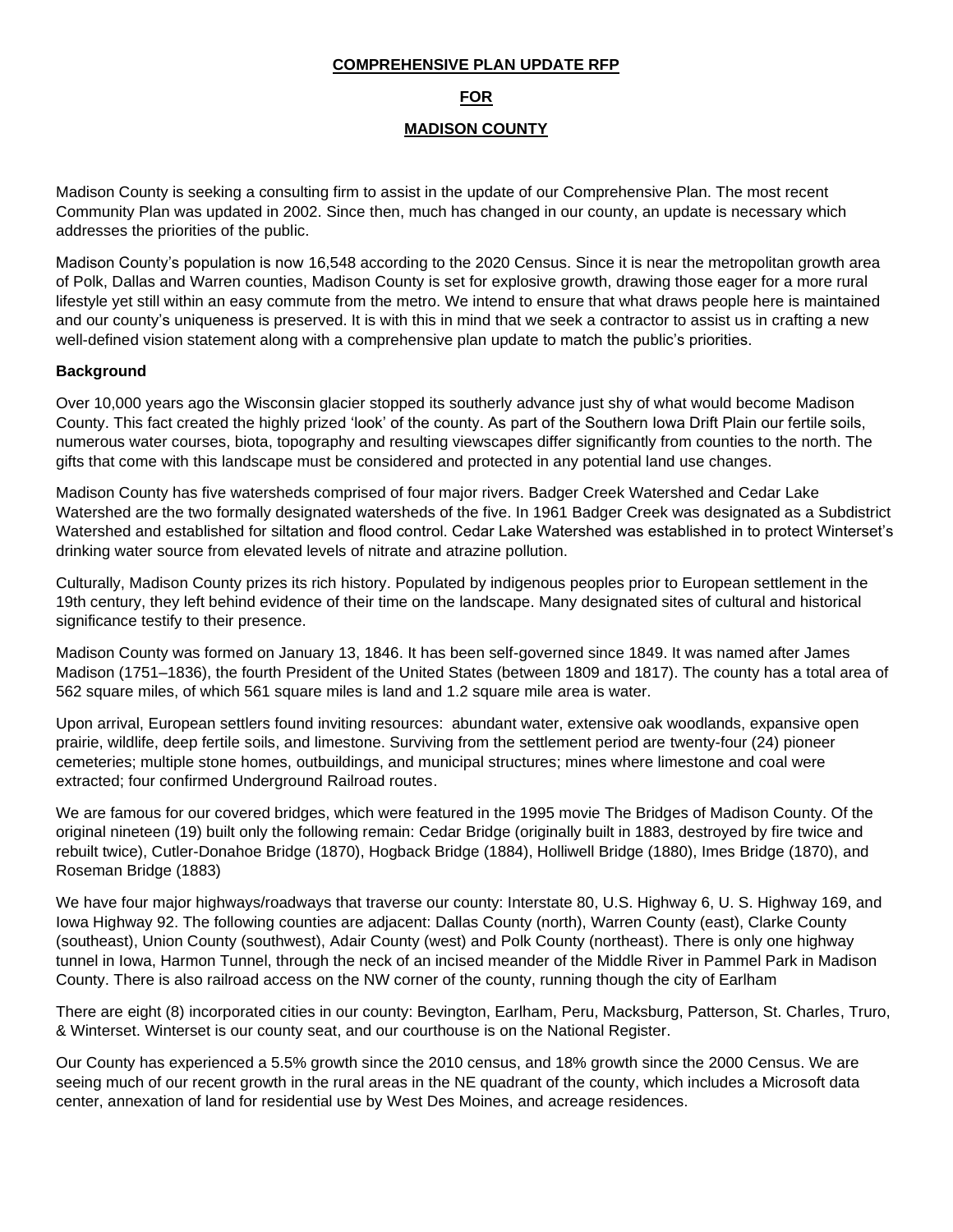Madison County currently has one industrial Wind Turbine Project, located outside of rural Macksburg, consisting of 51 turbines. There is another proposed for outside Earlham with thirty (30) turbines but there are no plans for future development. There is no industrial solar currently.

## **Scope of work**

The goal of this update is to plan for the next 20 years. The plan will guide land use development as well as any public investment decisions to protect the health, safety, natural resources, and quality of life for the residents of the county. The selected firm will work with the county's comprehensive planning committee as well as county staff to create an update that reflects the priorities of the county, including our tourism.

For budgeting purposes, the county requests qualifications for both the applying entity and personnel who will be involved with the project along with itemized fees for all services listed in the RFP response. The requested services shall cover all phases of the work to update the Comprehensive Plan and will include a response for each of the following aspects of the plan:

### **1. Public Involvement and Participation**

The board of Supervisors began the process in the summer of 2021 by seeking public input on what they wanted the future of the county to be. Three public forums were held in the summer, public surveys were done during the County Fair, and a special email was created to provide opportunities for additional public input. After this, a Comprehensive Planning committee was created, consisting of appointed members of the public and county staff, with one of the Supervisors acting as facilitator, to discuss public feedback and plan next steps.

As a result of these meetings, as well as feedback given in earlier 2017 surveys done by Heart & Soul, four main priorities of the public were determined for our county, so the Committee created subcommittees to specifically address and research each of these topics to provide a framework for the consultant to use for the update. These four priority topics were: Agriculture Preservation, Historic Preservation, Conservation of Natural Resources and Growth and Development. These four priorities shall provide the foundation of the plan, and the committee shall provide the topic outline of each from which to work.

There will still be public involvement and participation later in the planning process when the update is close to being finalized. At minimum there should be five separate meetings, located to maximize participation countywide, including a remote electronic option at each, to solicit public input on the initial draft prior to finalizing for presentation to the Board of Supervisors for review, with potential additional attendance at any committee or subcommittee meetings as required. The consultant should also expect to maintain minutes/notes from meetings, receive extensive and ongoing input into the plan update from the Comprehensive Planning Committee, as well as for scheduling the public forums. A county-wide public information plan should be created and conducted from now through update completion.

### **2. Developing the County's Vision and Identity**

Using this public input, as well as the existing 2002 comprehensive plan, county policies and the framework provided by the comprehensive planning committee, the consultant must outline in the county plan a broad and consensus "vision" for Madison County. Expertise in comprehensive plans for rural counties is required, and past plan examples should be provided.

### **3. Land Use & Conservation**

The Comprehensive Plan will frame land use objectives from the perspective of preserving the County's agricultural resources, natural beauty, outdoor recreation, cultural and historical sites, and viewsheds. Future development should be within existing cities and in areas with less productive agricultural soils, and where there is existing infrastructure, or it is near a paved roads. The four Core Priorities (Agriculture Preservation, Historic Preservation, Conservation of Natural Resources and Growth and Development) should inform the foundation of this plan. In addition to land use, the Comprehensive Plan should provide a snapshot of Madison County through a community and natural resources profile.

The Plan will also include inventories of the following:

- preservation/conservation land and easements
- historical sites
- sites of local importance such as bridges and cemeteries, watersheds
- significant infrastructure such as roads, parks, buildings, and public services.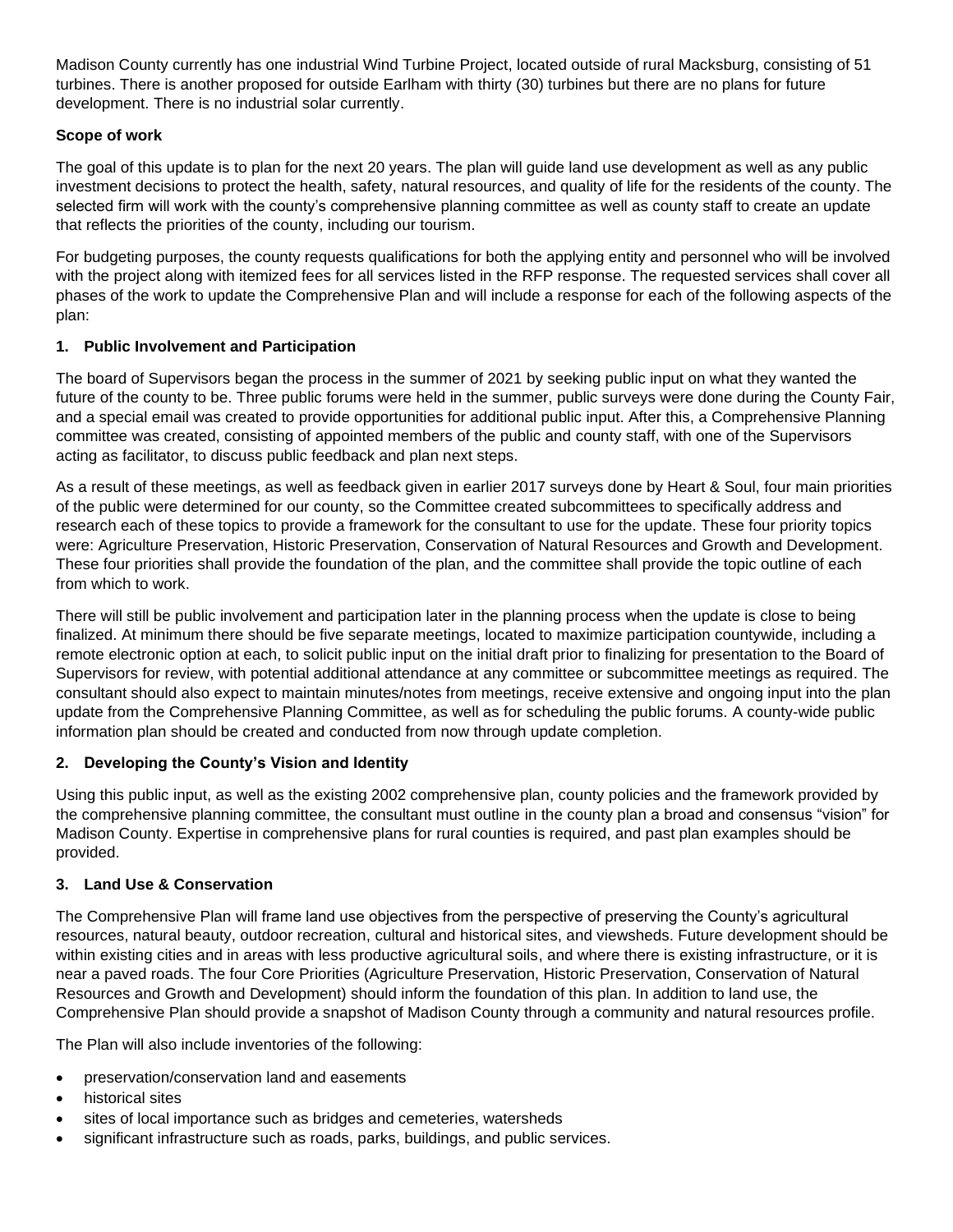Any other inventories must be completed at the direction of the committee or Supervisors. We would also like to include a primer on land use development tools the County has at its disposal to assist in implementing the county vision. Residents of Madison County shall expect that the governmental leaders of Madison County will use these elements to guide decisions.

# **4. Zoning**

The comprehensive Plan should clearly guide and inform any changes to existing ordinances or passage of new ordinances, as well as strategies for implementation, to ensure that the vision of the public is followed.

## **5. Housing**

The plan will describe the current housing mix and trends, how it has evolved over time, and how to guide future zoning changes to ensure it complies with the comprehensive plan

## **6. Commercial Development**

The plan will describe the current commercial mix and trends, how it has evolved overtime as well as any noted outliers, and how to guide future zoning changes to ensure it complies with the comprehensive plan. Large scale, multi acreage, commercial development should be encouraged to remain within incorporated areas in order to avoid conflict with the four Core Priorities above.

### **7. Industrial Development**

The public is largely opposed to rural large scale, multi-acreage, industrial development, including industrial wind and solar energy plants, as it is believed it would conflict with the four Core Priorities above, and therefore should be prohibited in the plan. Industrial development should be encouraged to remain within incorporated areas.

## **PROJECTED TIMETABLE:**

# **CONSULTANT GENERAL EXPECTANCIES AND RESPONSIBILITIES**

The selected consultant will work under the direction of the Board of Supervisors, Zoning Administrator, or as designated, the Comprehensive Planning Committee, and will be responsible for the following items:

- Management of all aspects of the comprehensive plan process
- Drafting and Preparation of plan documents, graphics, inventory data, mapping using current GIS technology, and other support services outside of what the county can provide.
- Data Collection, analysis, and presentation
- Organization and facilitation of public meetings, including documentation of minutes for initial draft, and later drafts if deemed necessary by the Comprehensive Planning Committee
- Budgeting Project funds
- Monthly presentations to the Comprehensive Planning Committee \ Documentation of discussions that occur based upon any Comprehensive Planning Committee meetings that the firm attends